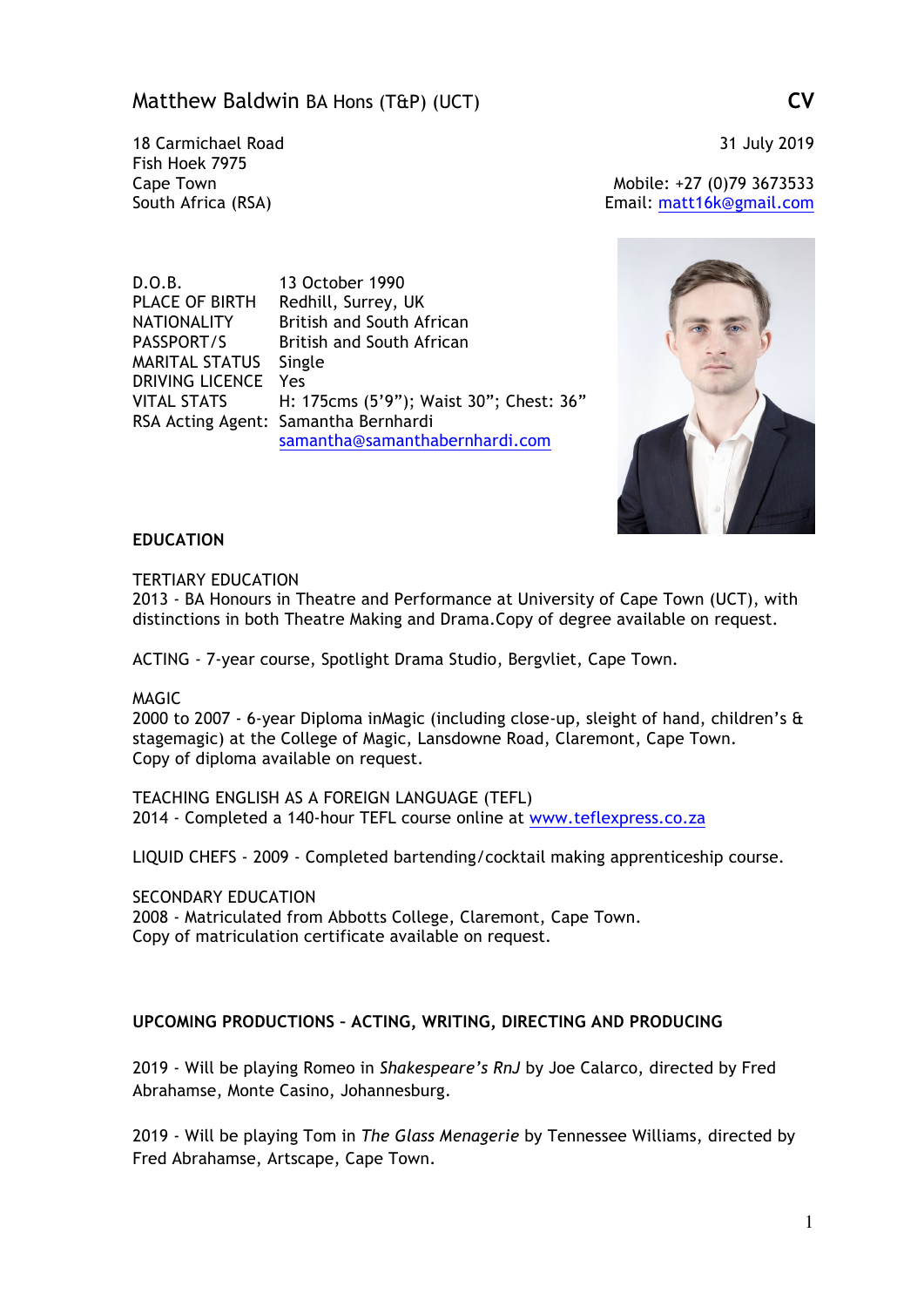## **PAST PRODUCTIONS – ACTING, WRITING, DIRECTING AND PRODUCING**

2019 - Played Leonard in *In the Bar of a Tokyo Hotel* by Tennessee Williams, Vineyard Hotel, directed by Fred Abrahamse.

2019 - Played Prince Fredrick in *The Little Mermaid*, adapted for stage and with original songs by Abrahamse and Meyer, directed by Fred Abrahamse, Canal Walk, Cape Town.

2019 - Played Malcolm, First Witch, Ross and various Lords in *Macbeth*, directed by Fred Abrahamse, Theatre on the Bay, Cape Town.

2019 - Played Played Ophelia, Guildenstern*,* Gravedigger and Osric in *Hamlet*, directed by Fred Abrahamse, Artscape, Cape Town.

2018 - Played Buck Grant in *Untitled Grant Series* (*In Post-Production)*

2018 - Played Malcolm, First Witch, Ross and various Lords in *Macbeth*, directed by Fred Abrahamse, Montecasino, Johannesburg.

2018 - Played Malcolm, First Witch, Ross and various Lords in *Macbeth*, directed by Fred Abrahamse, International Shakespeare Festival, Craiova, Romania.

2018 - Played Scudder and Heavenly in *Sweet Bird of Youth* by Tennessee Williams, directed by Fred Abrahamse, Artscape, Cape Town.

2018 - Played Played Ophelia, Guildenstern*,* Gravedigger and Osric in *Hamlet*, directed by Fred Abrahamse, Artscape, Cape Town.

2018 - Played Roland in *Present Laughter* by Noël Coward, directed by Fred Abrahamse, Theatre on the Bay, Cape Town.

2017 - Played Waiter in *A Perfect Analysis Given by a Parrot* and Mint in *The Remarkable Rooming-House of Mme Le Monde* (Both by Tennessee Williams), directed by Fred Abrahamse, Vineyard Hotel, Cape Town.

2017 - Played Ophelia, Guildenstern*,* Gravedigger and Osric in *Hamlet*, directed by Fred Abrahamse, Montecasino, Johannesburg.

2017 - Played Ophelia, Guildenstern*,* Gravedigger and Osric in *Hamlet*, directed by Fred Abrahamse, Theatre on the Bay, Cape Town.

2017 – Narrated *Deadliest South Africa*, broadcast locally and internationally on Animal Planet.

2016/2017 – Played Galen's Assistant, Jack and Mario in the National Geographic series *Origins*:*The Journey of Humankind.* 

2016 – Played George in *Van Der Merwe*, directed by Bruce Lawley.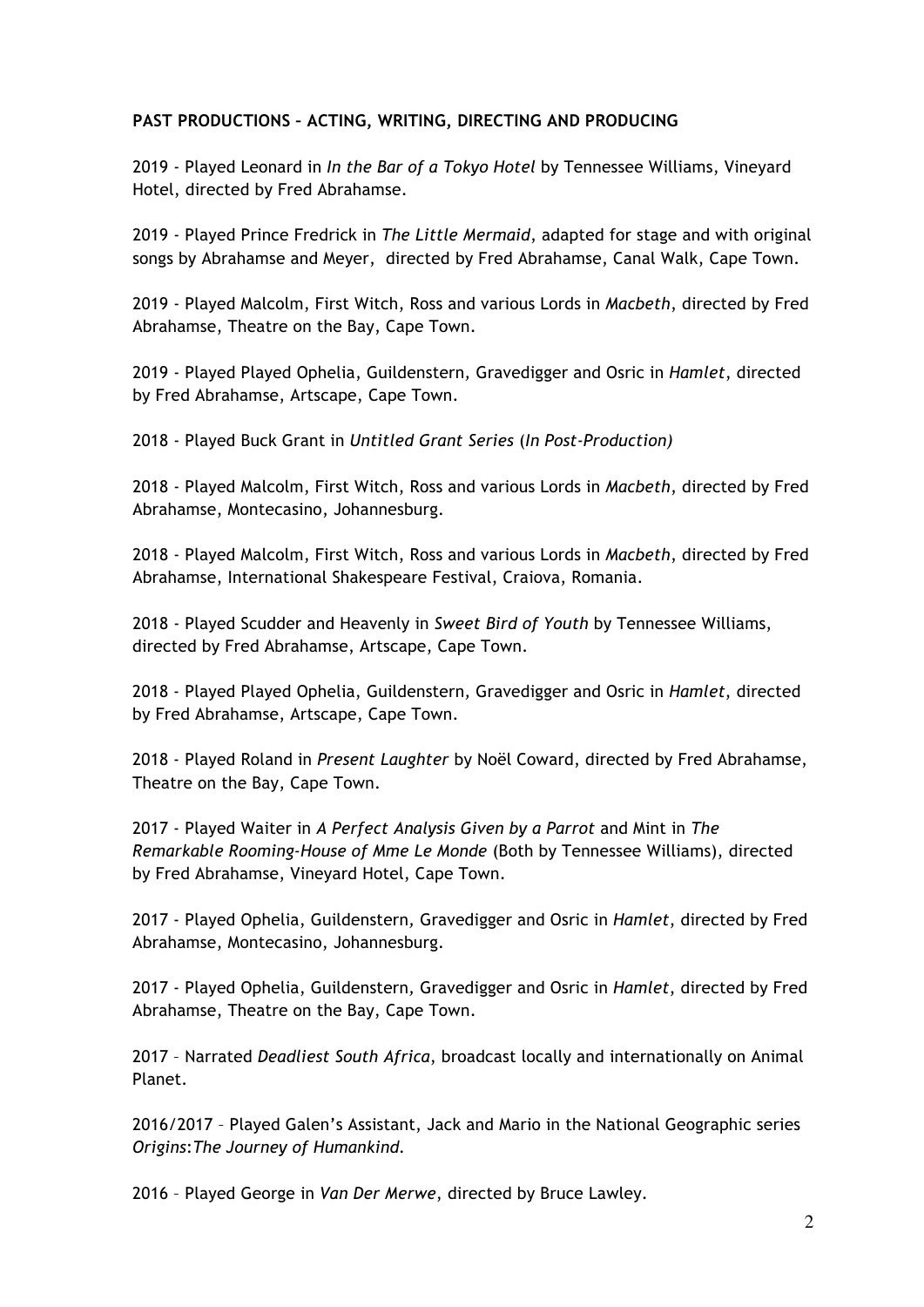2016 – Played Bellhop in Hotel Plays (*Green Eyes* and *Talk To Me Like The Rain –* Both By Tennessee Williams), directed by Fred Abrahamse, Vineyard Hotel.

2016 – Played Second Stage Assistant in *The Day on Which a Man Dies*, directed by Fred Abrahamse, Grahamstown National Arts Festival.

2016 – Played Ophelia, Guildenstern, Gravedigger and Osric in *Hamlet*, directed by Fred Abrahamse, International Shakespeare Festival, Craiova, Romania.

2016 – Played Roderigo in *Othello*, directed by Fred Abrahamse, Maynardville Open Air Theatre.

2016 - Played Daniel Radcliffe look-alike cameo role in the film *Grimsby,* directed by Louis Leterrier, produced by Sacha Baron Cohen.

2015 - Played Ophelia, Guildenstern*,* Gravedigger and Osric in *Hamlet*, directed by Fred Abrahamse, Grahamstown National Arts Festival.

2014 - Directed Nick Payne's *Constellations*, AFDA, Cape Town.

June 2014 - Assistant Director on *Mandela Trilogy*, produced by The Cape Town Opera, directed by Michael Williams, toured to Munich.

2013 & 2014 - Co-wrote and performed in *Behind Every Yawn There's A Silent Shout*. Production won awards for Best Student Writer(s), Best Student Director and Best Student Production at the Grahamstown National Arts Festival, 2013, as well going on to perform it at the Artscape Schools Festival, Cape Town, 2014

2013 - Wrote and co-starred in *Mind the Gap*, The Bindery Lab, Hiddingh Campus, UCT.

2012 - Performed in one-man-show, *CRACK*, Arena Theatre, Hiddingh Campus, UCT.

2012 - Directed and performed in a dance piece, *The Lonely God,*Little Theatre, Hiddingh Campus, UCT.

2009 - Lead role of Finn in *PoeTree*, directed by Lauren Bates, Grahamstown National Arts Festival.

### **STAGE MANAGEMENT**

2018 - Assistant Stage managed *Alice in Wonderland*, directed by Fred Abrahamse, Canal Walk Centre, Century City, Cape Town.

2017 – Stage managed and operated lights for *Peter Pan*, directed by Fred Abrahamse, Canal Walk Centre, Century City, Cape Town.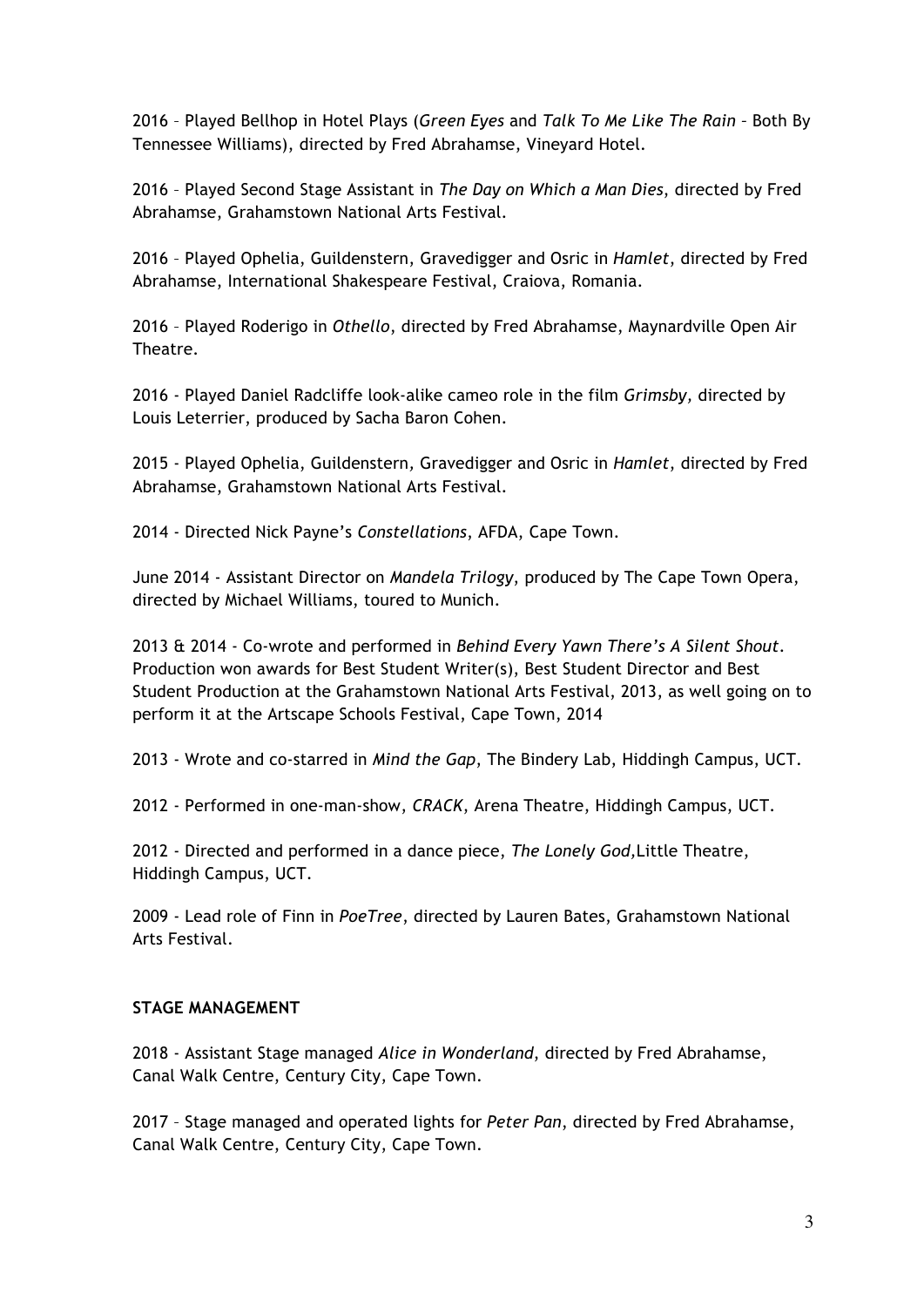2014 - Stage managed and operated lights for *Alice In Wonderland*, directed by Fred Abrahamse and Marcel Meyer, Canal Walk Centre, Century City, Cape Town.

2013 - *Live With Ivy,* directed by Nicholas Ellenbogen, Rosebank Theatre, Cape Town.

2012 - *Friday Blues*, directed by Sabata Seisu, Arena Theatre, Cape Town.

2012 – *Homeless Orchestra*, P4 project, which was awarded Best Student Production at the Grahamstown National Arts Festival.

2011 - *Bernarda Alba*, directed by Geoffrey Hyland, Hiddingh Hall, Cape Town.

2010 - *Burnt*, directed by Ina Bruce, The Playroom, Hiddingh Campus, Cape Town.

#### **LIGHTING DESIGN**

- 2014 *3rd Year City Varsity Showcase*, UCT, Arena Theatre, Cape Town.
- 2014 *P2 Projects*, UCT, Arena Theatre, Cape Town.
- 2013 *Below My Feet,* Masque Theatre and Kalk Bay Theatre, Cape Town.
- 2013 *Live With Ivy,* Rosebank Theatre, Cape Town.
- 2011 *Relationshit!*, Arena Theatre, Cape Town.

#### **AWARDS**

- 2010 2013 Dean's Merit List, UCT.
- 2013 Meritorious Achievement in the Performing and Creative Arts, UCT.
- 2013 The Professor Mavis Taylor Memorial Award for Theatre Making, UCT.
- 2013 Class Medallist for Theatre Making, UCT.

2013 - Best Student Writer/s Award for *Behind Every Yawn There's A Silent Shout*, Grahamstown National Arts Festival.

- 2012 Class Medallist for Introduction to Directing, UCT.
- 2012 to the present Member of The Golden Key Society.